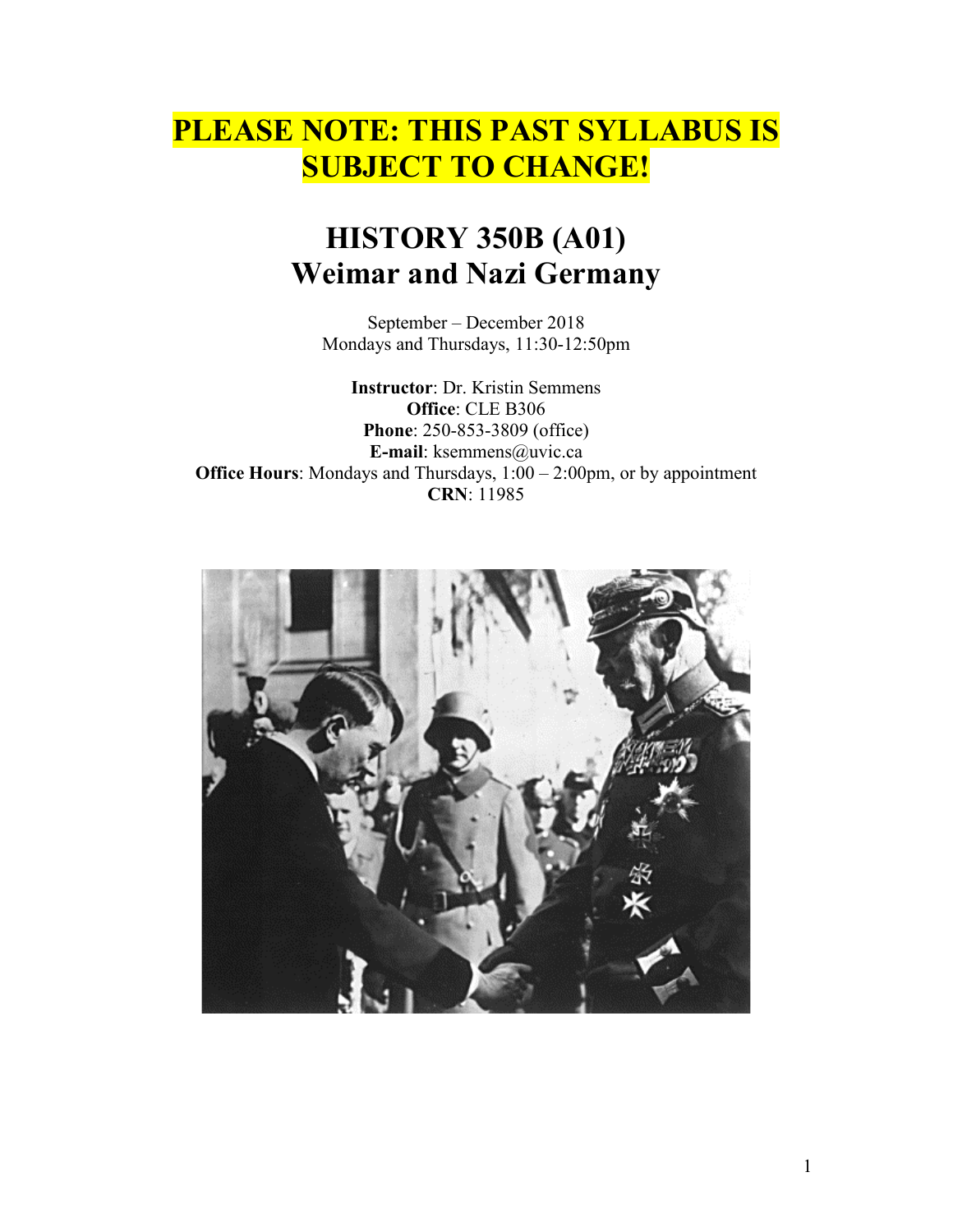## **COURSE DESCRIPTION**

This course covers the history of Germany from the end of the First World War in 1918 to the end of the Second World War in 1945. It is structured thematically within a rough chronological framework. The course focuses primarily on social and cultural historical aspects, but political and economic factors will also be discussed. One of the course's key themes will be Germany's 'search for normality' after defeat and revolution in 1918 and again after Hitler came to power in 1933.

# **LEARNING OUTCOMES**

Students who successfully complete requirements for History 350B will be able to:

- describe and compare Germany under democracy and dictatorship between 1918 and 1945
- identify key turning points in German history between 1918 and 1945, and describe the relationship between those turning points and various political, social, cultural and economic consequences for Germany and the world
- distinguish broadly shared trends and continuities across the two periods, Weimar and Nazi
- identify, describe, and evaluate distinct scholarly approaches to historical questions about the interwar crisis
- read original evidence, scholarly arguments, and relevant popular depictions closely and critically
- devise an independent primary source analysis or final research essay, exploring and synthesising a range of sources, weighing their relative merits and limitations, and crafting a coherent and convincing argument about either the historical value of that source or a compelling thesis about the research topic
- explain and evaluate themes, concepts, and approaches relevant to the cultural history of Weimar and Nazi Germany

# **TEXTBOOKS**

Your core textbooks will be Eric Weitz, *Weimar Germany: Promise and Tragedy* (new and expanded edition) and Jackson Spielvogel and David Redles, *Hitler and Nazi Germany: A History* (seventh edition). Both are available at the University Bookstore. **Ideally you should read both books in full**, but if that isn't possible, then you must read at least the excerpts outlined in the course schedule below.

#### **READINGS**

Please see the course schedule that follows. Readings not from the course textbooks are all available online. The readings are integral to the course, an important supplement to the lectures, and the basis for our seminar discussions. **They are examinable material!**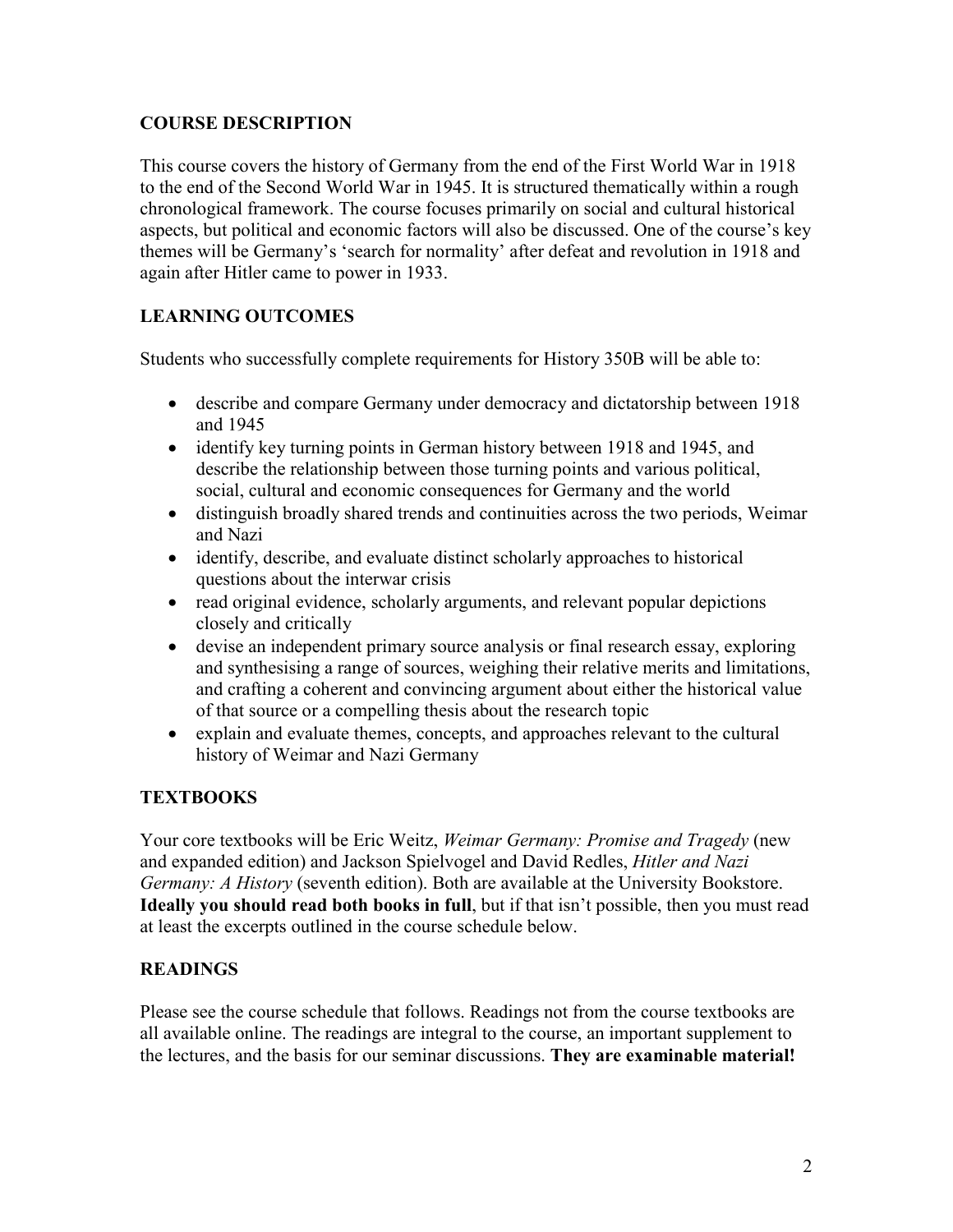## **EVALUATION AND ASSIGNMENTS**

- 1) One midterm examination (20%) AND one primary source analysis  $(30%) OR$ one research essay (50%)
- 2) One final examination (40%)
- 3) Seminar Participation (10%)

#### **Please note: Students MUST complete assignments 1 and 2 to pass the course.**

**Assignment 1 (50%)**: Students have the option of (A) taking one midterm examination *and* writing one primary source analysis **or** (B) completing one research essay.

\***Note**: Students must choose one or the other of these options; they may not do both and take the higher mark. You do not need to let me know ahead of time which option you will choose.

#### Option A –

#### *Midterm Examination* (20%): **Monday, 22 October at 11:30am**

This 80 minute exam will evaluate all material covered (lectures, readings, group discussions) through a mix of short answer identification questions and a longer essay question.

#### *Primary Source Analysis* (30%): **Due Monday, 29 October at 11:30am**

The purpose of this assignment is to read/view, contextualize and analyze a primary source from the Weimar Republic OR the Third Reich by referring to *at least three academic secondary sources, including at least one full-length monograph (book)*, **NOT**  including your core texts, discussion group readings or the volumes listed below. Websites, encyclopedias, dictionaries, newspaper articles, etc., may only be used **in addition** to your three academic secondary sources.

You will be responsible for finding the primary source (a letter, a postcard, a poster, a song, etc.). A good collection can be found in *The Weimar Republic Sourcebook*, ed. Kaes et. al. (1995) and the four volume series *Nazism 1919-1945*, ed. Noakes and Pridham, on reserve in the library under my name. There are also good online collections of primary sources (eg. http://germanhistorydocs.ghi-dc.org), but if using an online source, I would STRONGLY advise running the website by me in advance. If the primary source is taken from a dubious website, you will not pass the assignment and there are no rewrites of submitted analyses. In any case, if using an online source, you MUST cite the full website address with the date accessed when first referring to your source in the assignment. **You will need to provide a copy of the primary source (\*not just a website address\*) with your essay**.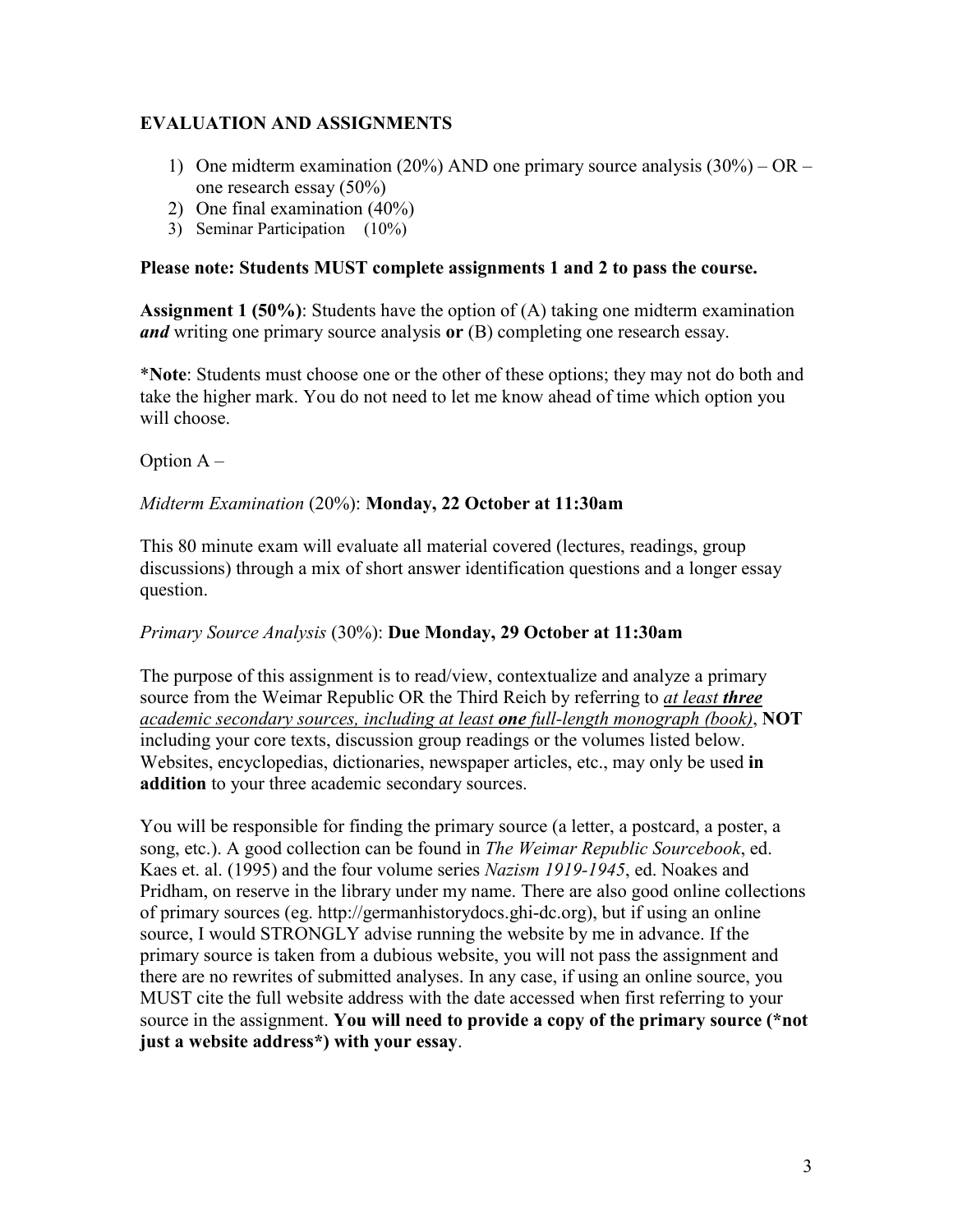You will then place the primary source into an appropriate historical context, while analyzing the language or imagery used. You need to ask: What does this source tell me more about? How? Does it do so effectively? Reliably? What are some of the problems that might arise in using this as an historical source (ie. author's bias, photographic editing, issues of translation, etc.)? In essence, you are asking: Is this a valuable historical source?

# **Format** -

- 1. Analyses must be in essay form **with endnotes or footnotes** and MUST include a list of **'Works Cited'** at the end on a separate page. **\*Analyses without proper source citation will not be marked.\***
- 2. Length and Presentation: Word count = 1500 words. It must be presented on  $8\frac{1}{2}$ x 11 inch paper and double-spaced, in 12 point font. Please number the pages.
- 3. References: Students must use footnotes or endnotes no parenthetical documentation. References must clearly indicate the sources for your ideas and ALL direct quotations with *specific* **page numbers**. If in doubt, provide a citation. Also, do NOT rely too heavily on direct quotations; you should express yourself in your own words.
- 4. Internet Sources: Use at your own risk! Few websites count as "academic" sources. See me if you have questions.
- 5. Style: Consult the Department of History style guide, available online via the Department's website (http://web.uvic.ca/history/style\_guide.htm). Choose a citation style – one using footnotes or endnotes – and then be consistent.
- 6. Please do not use binders or folders, etc. Staple the pages. Use a plain cover page with the essay title, course number (History 350B-A01), my name (Dr. K. Semmens), your name, student number and the date.
- 7. No written assignments accepted by e-mail. Submit in class or to the History office, Monday-Friday, 8am-4pm.

LATE ASSIGNMENTS: A penalty of 3% per day (including weekends) will be deducted for late assignments. In special circumstances a student may arrange for an extension. Such arrangements must be made **in person** *no less than one week before the assignment is due*. I do not accept requests for extensions over the phone or by e-mail. There are no re-writes once a paper has been submitted. **NO ASSIGNMENTS WILL BE ACCEPTED MORE THAN TWO WEEKS AFTER THE ORIGINAL DUE DATE**.

Option  $B -$ 

#### Research Essay (50%): **Due Thursday, 22 November at 11:30am**

Students will write one research essay, either in response to one of the questions at the end of this syllabus or on a topic devised in consultation with me. Students devising their own topic **MUST** receive my formal permission. They must submit, in hard copy (not by e-mail), one typewritten page outlining the topic to be investigated along with the titles of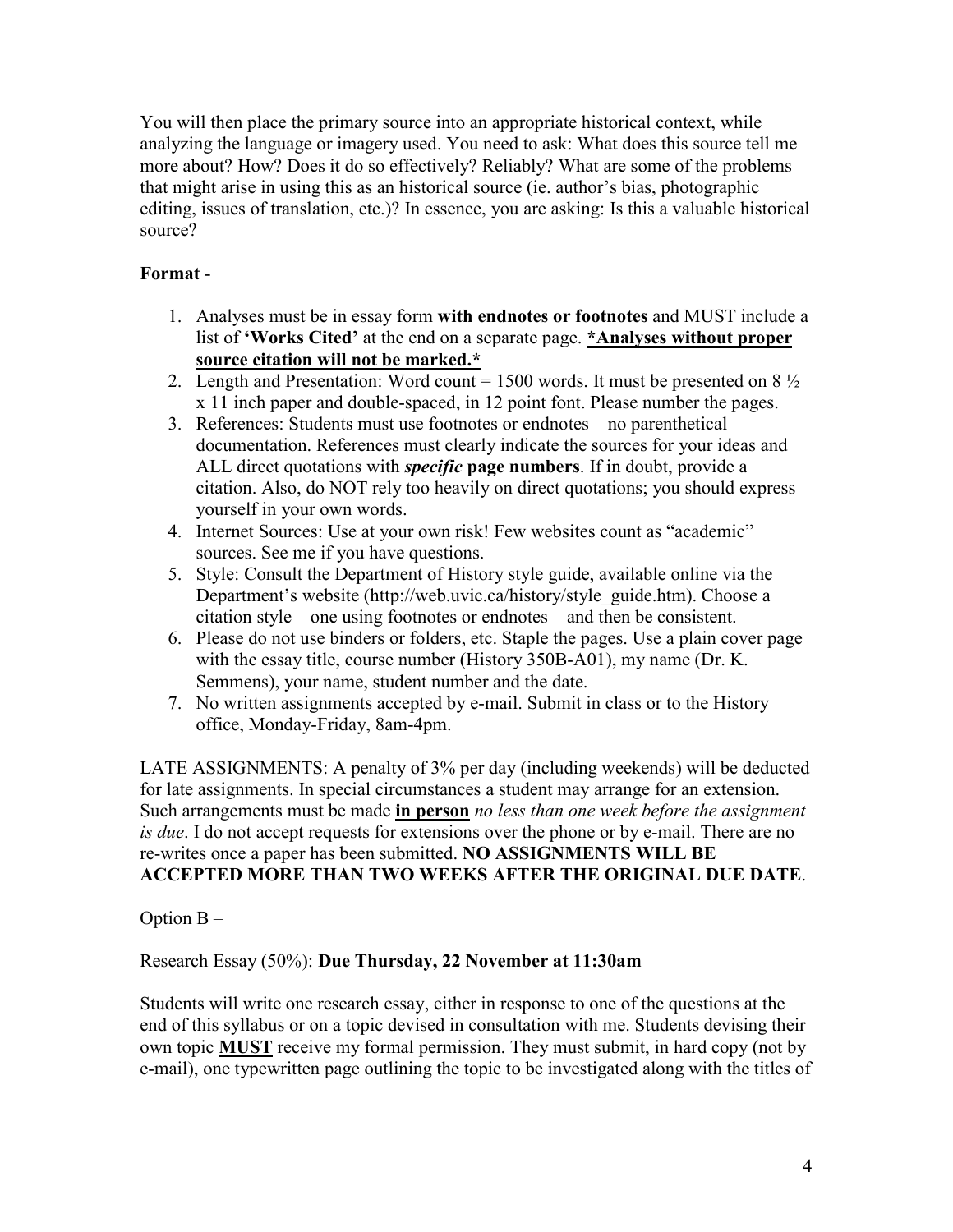three secondary sources to be consulted. This topic proposal must be submitted by **Thursday, 15 November**.

LATE ASSIGNMENTS: See above.

## **Format** -

The essay must:

- 1. Be **2500 words** in length (you must include a word count at the end)
- 2. Be typed and double-spaced (12 point font)
- 3. Include page numbers
- 4. Include a "Works Cited" (ie. all books and articles *referenced* in your notes)
- **5.** Use footnotes or endnotes as references; no parenthetical references (consult the Departmental style guide, available online for proper format). **\*Essays without proper source citation will not be marked!\***
- 6. Cite a minimum of **SIX** different academic sources, two of which must be post-2000 if possible. At least one of these six sources must be a published **monograph (ie. book)**, not an incomplete "Google book". Internet sources may only be used **in addition** to the required six sources, and the complete web address and the date on which they were accessed must be provided. The course textbooks and readings may also be used, but **only in addition** to your six other sources. Ditto for atlases, dictionaries, encyclopedias, newspaper articles, etc.
- 7. Have a clear and strongly argued thesis statement. Introduce your reader to your argument in the first paragraph and use the following paragraphs to defend your claims, or raise a question at the outset, provide the evidence and build to a clearly-stated answer by your conclusion.
- 8. Include a cover page with essay title, student name and number, class and instructor name (History 350B-A01; Dr. K. Semmens).
- 9. No written assignments accepted by e-mail. Submit in class or to the History office, Monday-Friday, 8am-4pm.

**Assignment 2**: Final Examination (40%)

Your final examination in December will contain both short-answer questions and essay questions. You will be tested on everything covered in class, in the seminars and in your readings up to the date of the exam. It will be a two-hour exam.

The date of the final examination is still to be determined. **Students are required to wait until the final examination timetable is posted before making travel or work plans**.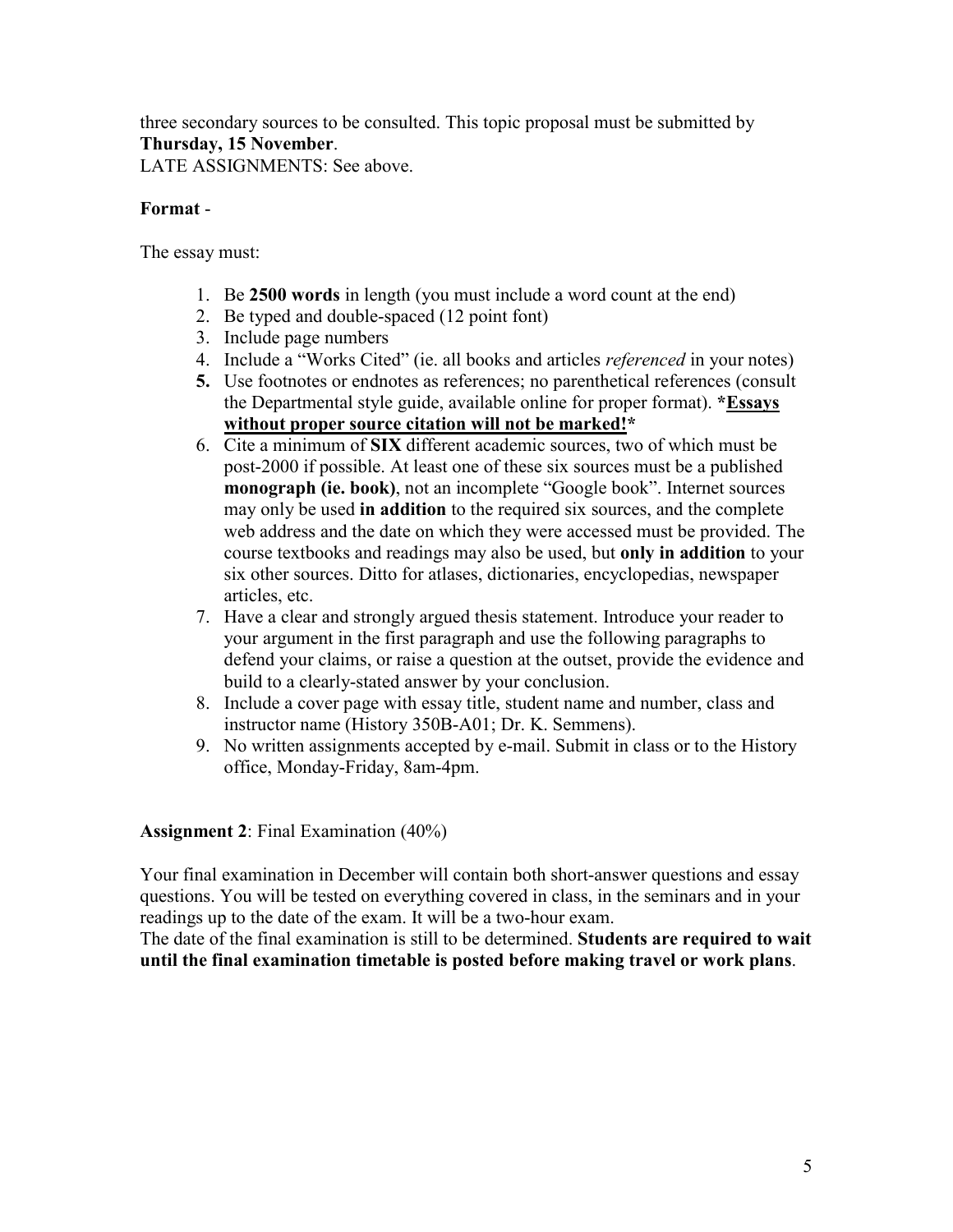#### **Assignment 3**: Seminar Participation (10%)

On four days, we will be breaking into two smaller groups to discuss the readings assigned for that date (see syllabus). One half of the class will come for the first 40 minutes; the second half will come for the remaining 40 minutes. For each discussion group, oral participation will be marked out of 2.5 (total = 10). *Attending the discussion groups is not enough to achieve a passing participation grade*. Students will be evaluated on both the quantity and the quality of their comments.

Seminars are an interactive process and they introduce you to a different kind of learning. But they only work if you have read the assigned material and are willing to discuss it with your classmates. Please come prepared. Students are expected to attend and contribute to each seminar even though it is not mandatory to pass the course. **Students will also be examined on material and topics discussed in the seminars.**

# **PLAGIARISM**

Students are expected to submit their own original work and are not permitted to resubmit material written for another course. Plagiarism consists of using the words and ideas of another author without appropriate citation *including material taken from Internet websites AND including work you have submitted for other courses!* Any plagiarism and/or insufficient citations will be penalized, ranging from a zero on the assignment to a failing grade for the course. Please see the University calendar and the History Department's handout for further information. **Please note: I reserve the right to use plagiarism detection software or other platforms to assess the integrity of all student work. I am also required by the History Department to submit all cases of suspected plagiarism to our Undergraduate Coordinator for further investigation without exception. If you still have questions, please ask me.**

#### **COURSE EXPERIENCE SURVEY (CES)**

I value your feedback on this course. Towards the end of term, as in all other courses at UVic, you will have the opportunity to complete an anonymous survey regarding your learning experience (CES). The survey is vital to providing feedback to me regarding the course and my teaching, as well as to help the department improve the overall program for students in the future. The survey is accessed via MyPage and can be done on your laptop, tablet, or mobile device. I will remind you and provide you with more detailed information nearer the time but please be thinking about this important activity during the course.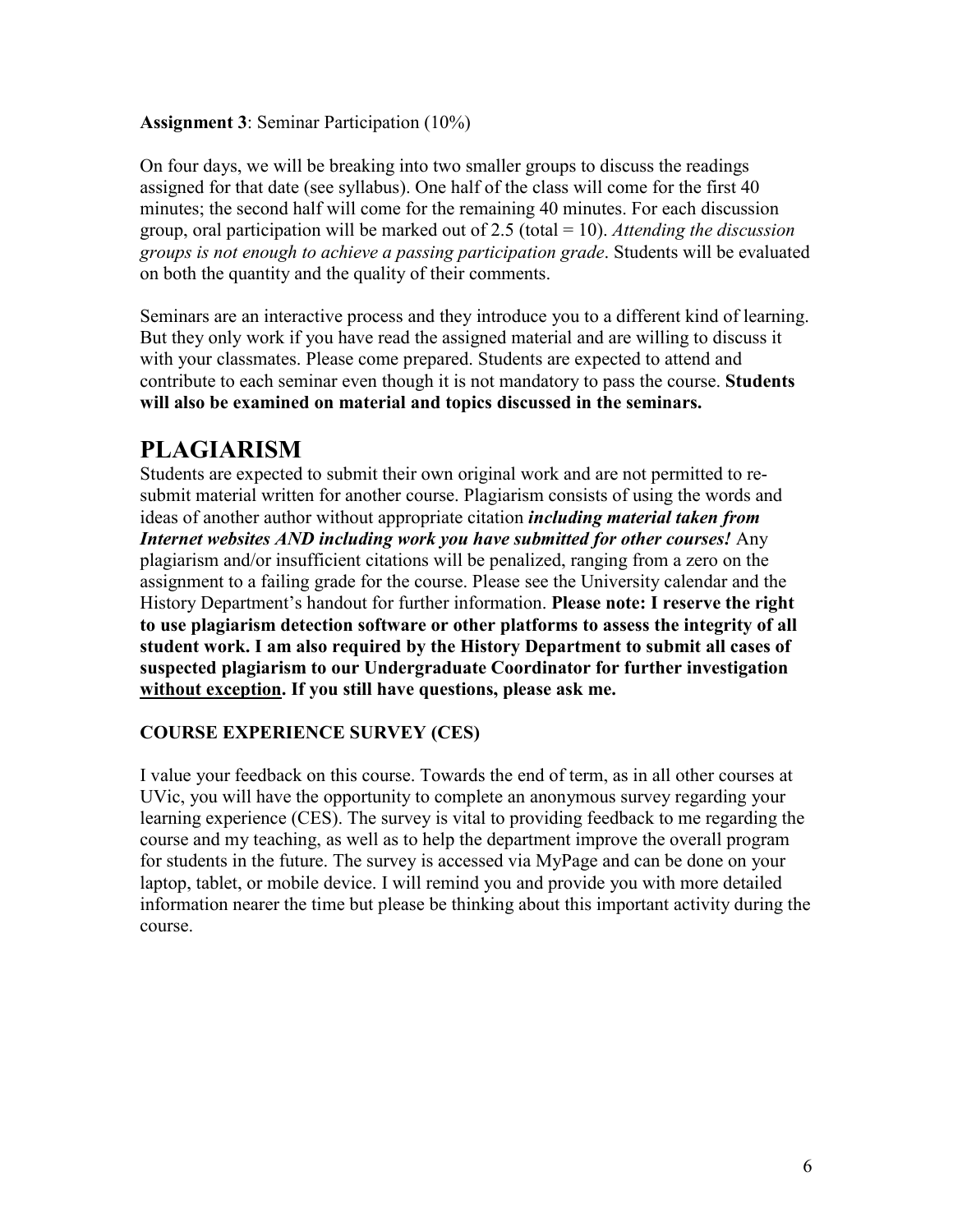# **COURSE SCHEDULE AND READINGS**

| Thursday, 6 September       | Course Introduction                                                                                                                                                                                                                                                                                                                                                                                                                                                                                                                                                                     |
|-----------------------------|-----------------------------------------------------------------------------------------------------------------------------------------------------------------------------------------------------------------------------------------------------------------------------------------------------------------------------------------------------------------------------------------------------------------------------------------------------------------------------------------------------------------------------------------------------------------------------------------|
| Monday, 10 September        | The November Revolution<br>(Weitz, Weimar Germany, 1-27)                                                                                                                                                                                                                                                                                                                                                                                                                                                                                                                                |
| Thursday, 13 September      | The National Assembly and the Treaty of Versailles<br>(Weitz, Weimar Germany, 27-39)                                                                                                                                                                                                                                                                                                                                                                                                                                                                                                    |
| Monday, 17 September        | Hyperinflation<br>(Weitz, Weimar Germany, 129-145)                                                                                                                                                                                                                                                                                                                                                                                                                                                                                                                                      |
| Thursday, 20 September      | The "Worker Problem"<br>(Weitz, Weimar Germany, 81-127)                                                                                                                                                                                                                                                                                                                                                                                                                                                                                                                                 |
| <b>Monday, 24 September</b> | <b>Seminar 1 – The "Culture Problem"</b><br>(Andrew Dickson, "Culture in Weimar Germany: On the<br>Edge of of the Volcano", British Library,<br>https://www.bl.uk/20th-century-literature/articles/on-the-<br>edge-of-the-volcano-culture-in-weimar-germany; Weitz,<br><i>Weimar Germany</i> , images between 274 and 275; "Images –<br>High and Low Culture" on German History in Documents<br>and Images, http://germanhistorydocs.ghi-<br>$\frac{dc.org/sub\text{imglist.cfm?sub}\text{ id}=366\&\text{section}\text{ id}=12}$<br><b>Group A: 11:30am</b><br><b>Group B: 12:10pm</b> |
| Thursday, 27 September      | <b>ASSIGNMENTS WORKSHOP</b>                                                                                                                                                                                                                                                                                                                                                                                                                                                                                                                                                             |
| Monday, 1 October           | The "Woman Problem"<br>(Weitz, Weimar Germany, 55-57, 145-155, 297-330)                                                                                                                                                                                                                                                                                                                                                                                                                                                                                                                 |
| Thursday, 4 October         | The "Youth Problem"<br>(No readings)                                                                                                                                                                                                                                                                                                                                                                                                                                                                                                                                                    |
| Monday, 8 October           | <b>NO CLASS - THANKSGIVING MONDAY</b>                                                                                                                                                                                                                                                                                                                                                                                                                                                                                                                                                   |
| Thursday, 11 October        | The Rise of Hitler and the NSDAP<br>(Weitz, Weimar Germany, 331-349)                                                                                                                                                                                                                                                                                                                                                                                                                                                                                                                    |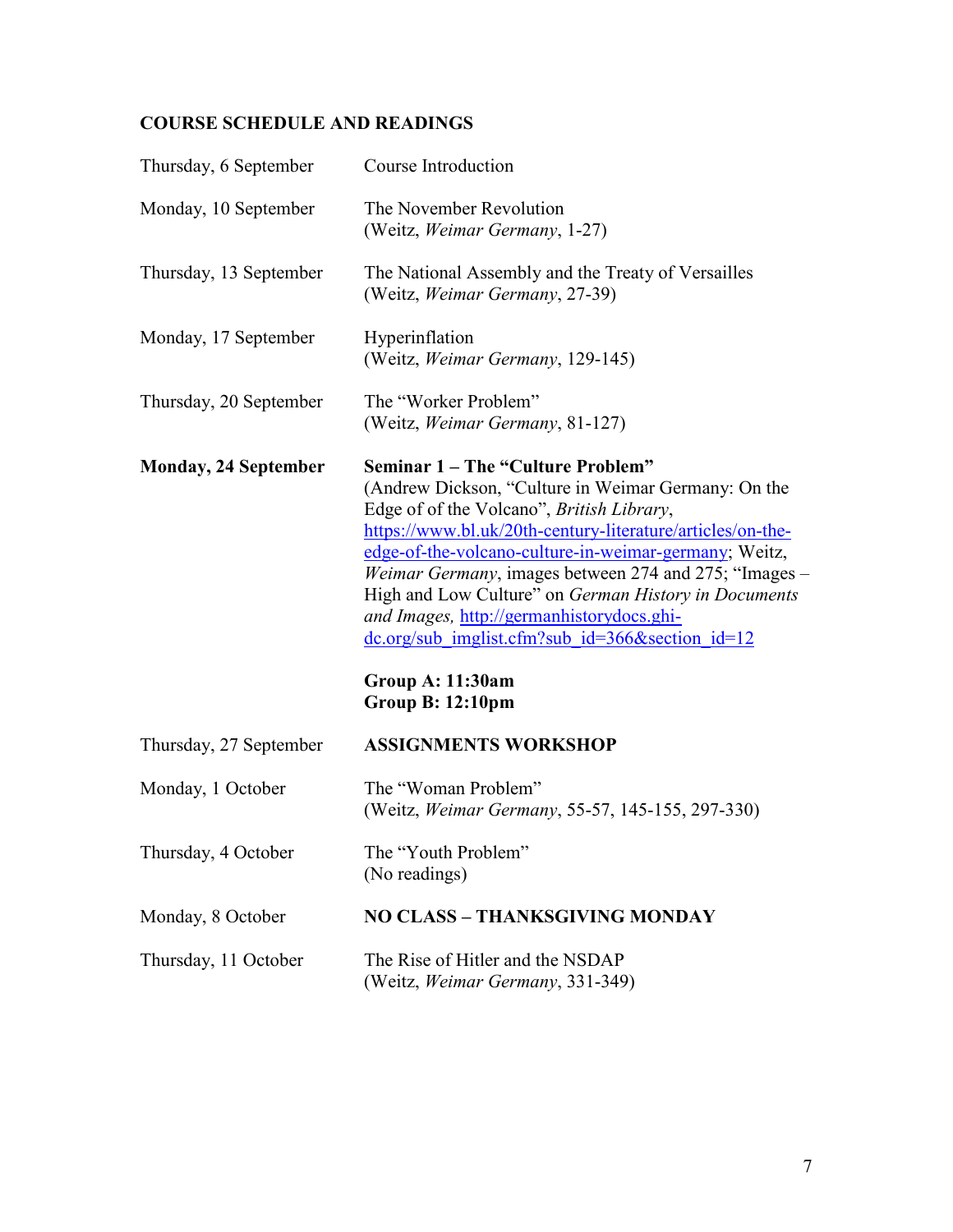| <b>Monday, 15 October</b>  | <b>Seminar 2 – The "Jewish Problem"</b><br>(Showalter, 'Letters to Der Stürmer', Modern Judaism 3, n.<br>2 (1983): 173-187; Borut, 'Antisemitism in Tourist<br>Facilities', Yad Vashem Studies 28 (2000): 7-50) |
|----------------------------|-----------------------------------------------------------------------------------------------------------------------------------------------------------------------------------------------------------------|
|                            | <b>Group A: 11:30am</b><br><b>Group B: 12:10pm</b>                                                                                                                                                              |
| Thursday, 18 October       | Depression and the End of Weimar<br>(Weitz, Weimar Germany, 161-168, 349-408)                                                                                                                                   |
| Monday, 22 October         | ** MIDTERM EXAMINATION**                                                                                                                                                                                        |
| Thursday, 25 October       | The Seizure of Power (Machtergreifung)<br>(Spielvogel, <i>Hitler</i> , 69-80)                                                                                                                                   |
| Monday, 29 October         | Economic Recovery under Hitler<br>(Spielvogel, <i>Hitler</i> , 89-100)                                                                                                                                          |
|                            | ** PRIMARY SOURCE ANALYSES DUE**                                                                                                                                                                                |
| Thursday, 1 November       | Nazi Racism<br>(Spielvogel, <i>Hitler</i> , 100-107)                                                                                                                                                            |
| Monday, 5 November         | Women in the Third Reich<br>(Spielvogel, <i>Hitler</i> , 165-166, 169-179)                                                                                                                                      |
| Thursday, 8 November       | The Terror Apparatus<br>(Spielvogel, <i>Hitler</i> , 107-114; 155-162)                                                                                                                                          |
| Monday, 12 November        | <b>NO CLASS - READING BREAK</b>                                                                                                                                                                                 |
| Thursday, 15 November      | The Road to War<br>(Spielvogel, <i>Hitler</i> , 184-200)                                                                                                                                                        |
| <b>Monday, 19 November</b> | Seminar 3 – Tourism in the Third Reich<br>(Semmens, Seeing Hitler's Germany, 98-128; Baranowski,<br>"A Family Vacation for Workers", German History (2007)<br>$25(4)$ : 539-559)                                |
|                            | <b>Group A: 11:30am</b><br><b>Group B: 12:10pm</b>                                                                                                                                                              |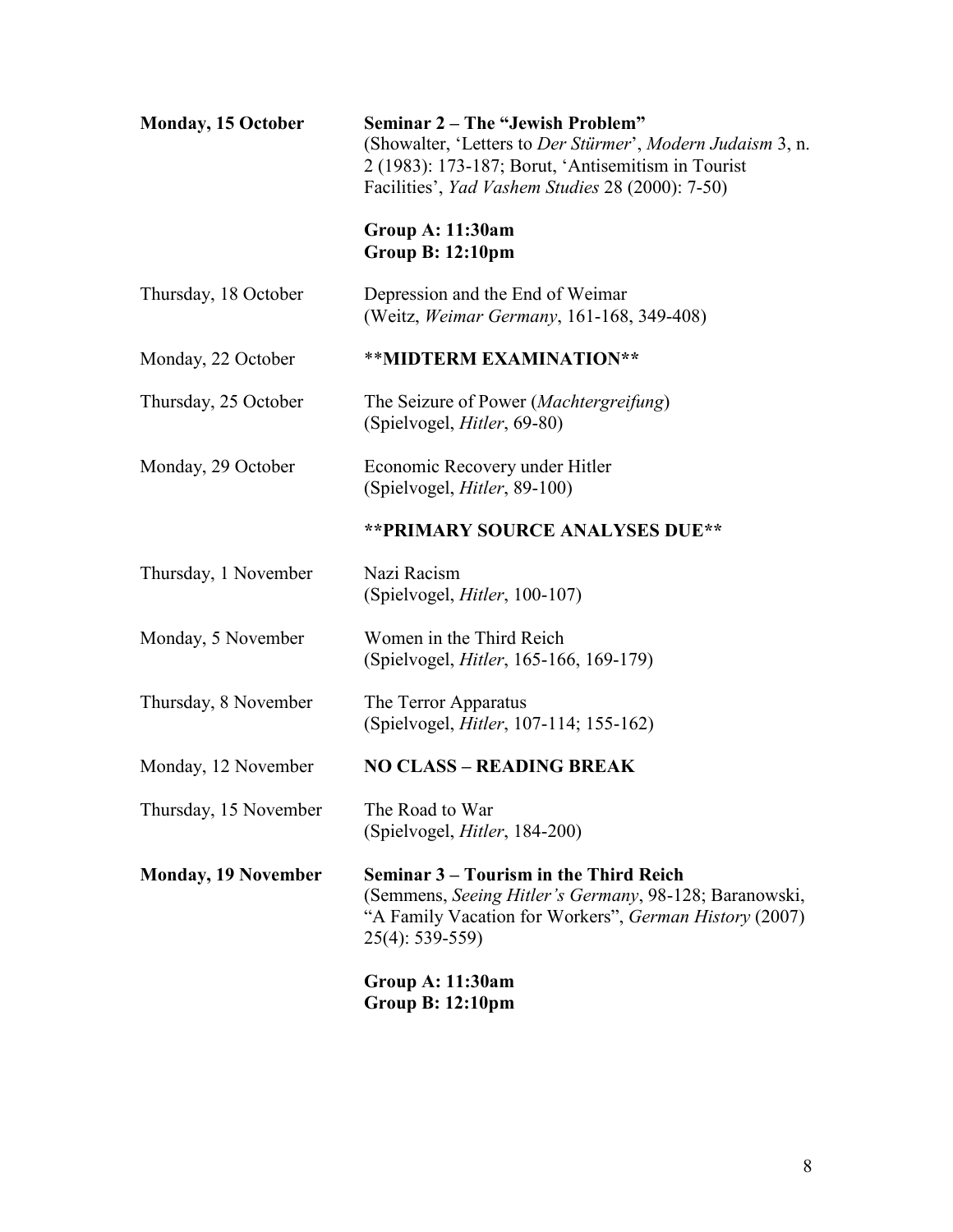| Thursday, 22 November     | <b>Resisting Hitler</b><br>(Spielvogel, <i>Hitler</i> , 114-116, 119-120)                                                                        |
|---------------------------|--------------------------------------------------------------------------------------------------------------------------------------------------|
|                           | <b>**RESEARCH ESSAYS DUE**</b>                                                                                                                   |
| Monday, 26 November       | Hitler's War<br>(Spielvogel, <i>Hitler</i> , 200-249)                                                                                            |
| Thursday, 29 November     | The Holocaust<br>(Spielvogel, <i>Hitler</i> , 253-279)                                                                                           |
| <b>Monday, 3 December</b> | Seminar 4 – Coming to Terms with the Nazi Past<br>(Niven and Paver, <i>Memorialization in Germany since 1945</i> ,<br>114-133; 157-167; 243-252) |
|                           | <b>Group A: 11:30am</b><br><b>Group B: 12:10pm</b>                                                                                               |